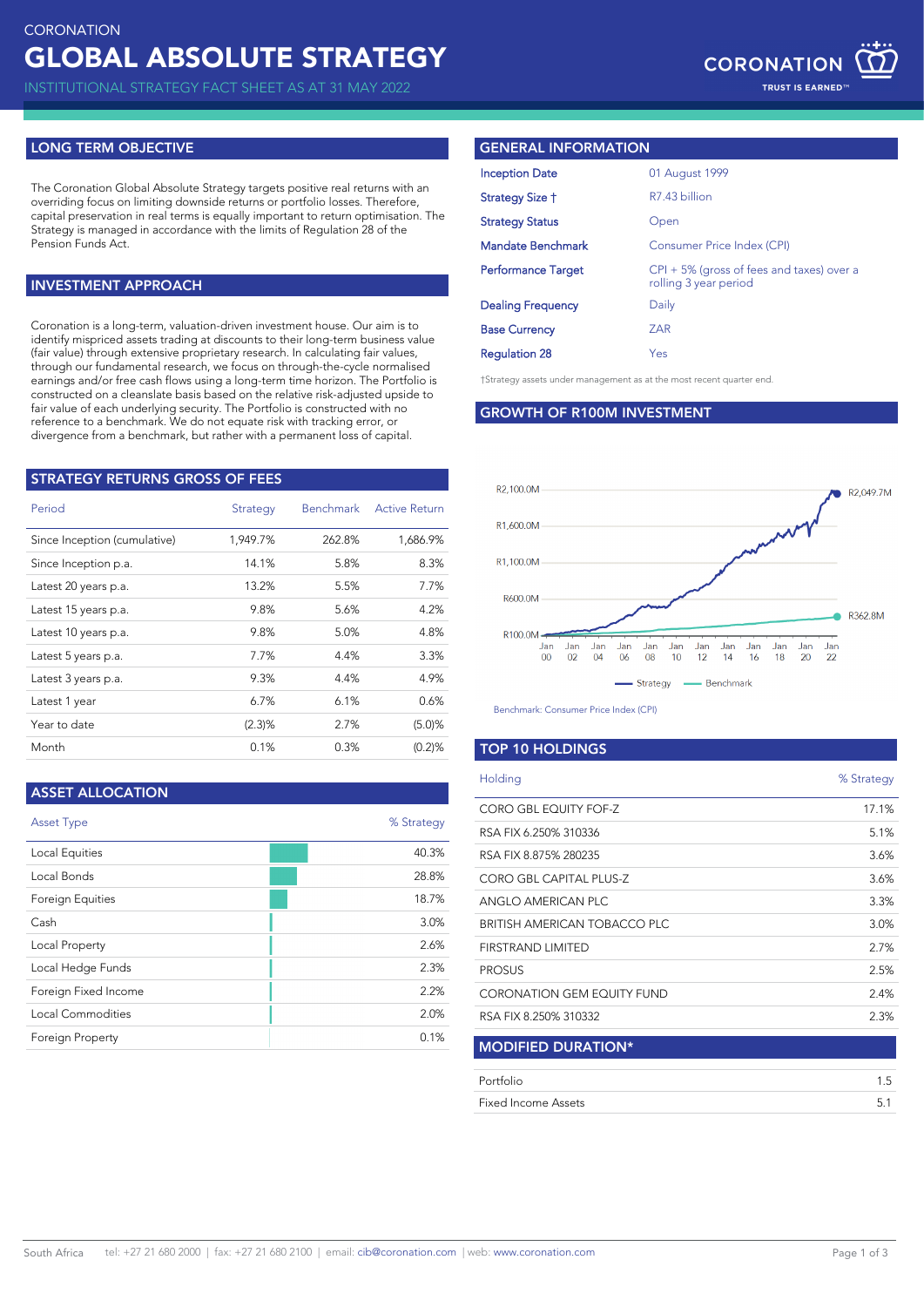## **PERFORMANCE & RISK STATISTICS (Since inception)**

| Average Annual Return         | 14.5%      |
|-------------------------------|------------|
| Annualised Standard Deviation | 7.8%       |
| Highest Monthly Return        | 8.8%       |
| Lowest Monthly Return         | $(8.1)$ %  |
| % Positive Months             | 70.8%      |
| Downside Deviation            | 3.3%       |
| Maximum Drawdown              | $(11.5)\%$ |
| Sortino Ratio                 | 17         |

## **EFFECTIVE MATURITY PROFILE\***

| Term          | % Strategy<br>(incl. Cash) | % Strategy<br>(excl. Cash) |
|---------------|----------------------------|----------------------------|
| 0 to 1 year   | 0.6%                       | 0.5%                       |
| 1 to 3 years  | 7.0%                       | 7.0%                       |
| 3 to 7 years  | 5.3%                       | 5.3%                       |
| 7 to 12 years | 5.9%                       | 5.9%                       |
| Over 12 years | 10.6%                      | 10.6%                      |

# **BEAR MARKETS BULL MARKETS**





In the bar graphs above, we have divided the period since inception of our Strategy into bull and bear markets. The Strategy's returns are measured against the FTSE/JSE All Share index. The bear market graph clearly demonstrates how the Strategy has protected capital; its losses were much more shallow than the market during downswings. As evident from the second graph, the Strategy also enjoyed healthy upside participation in bull markets.

## **PORTFOLIO MANAGERS**



## Pallavi Ambekar - BBusSc, CA (SA), CFA

Pallavi is Head of the Absolute Return investment unit and a portfolio manager across all strategies in the unit. With 19 years' investment experience, she also has research responsibility for certain large capitalisation shares listed on the JSE.



### Charles de Kock - BCom (Hons), MCom

Charles joined Coronation in 2005 and is a co-portfolio manager across all strategies within the Absolute Return investment unit. He also co-manages the Coronation Balanced Defensive and Capital Plus unit trust funds. Charles has more than 30 years' investment experience.



#### Neill Young - BBusSc, CA (SA), CFA

Neill joined Coronation in 1998 and co-manages Coronation's Absolute Return Strategies as well as the Coronation Financial, Balanced Defensive and Capital Plus unit trust funds. Neill has more than 23 years' investment experience.